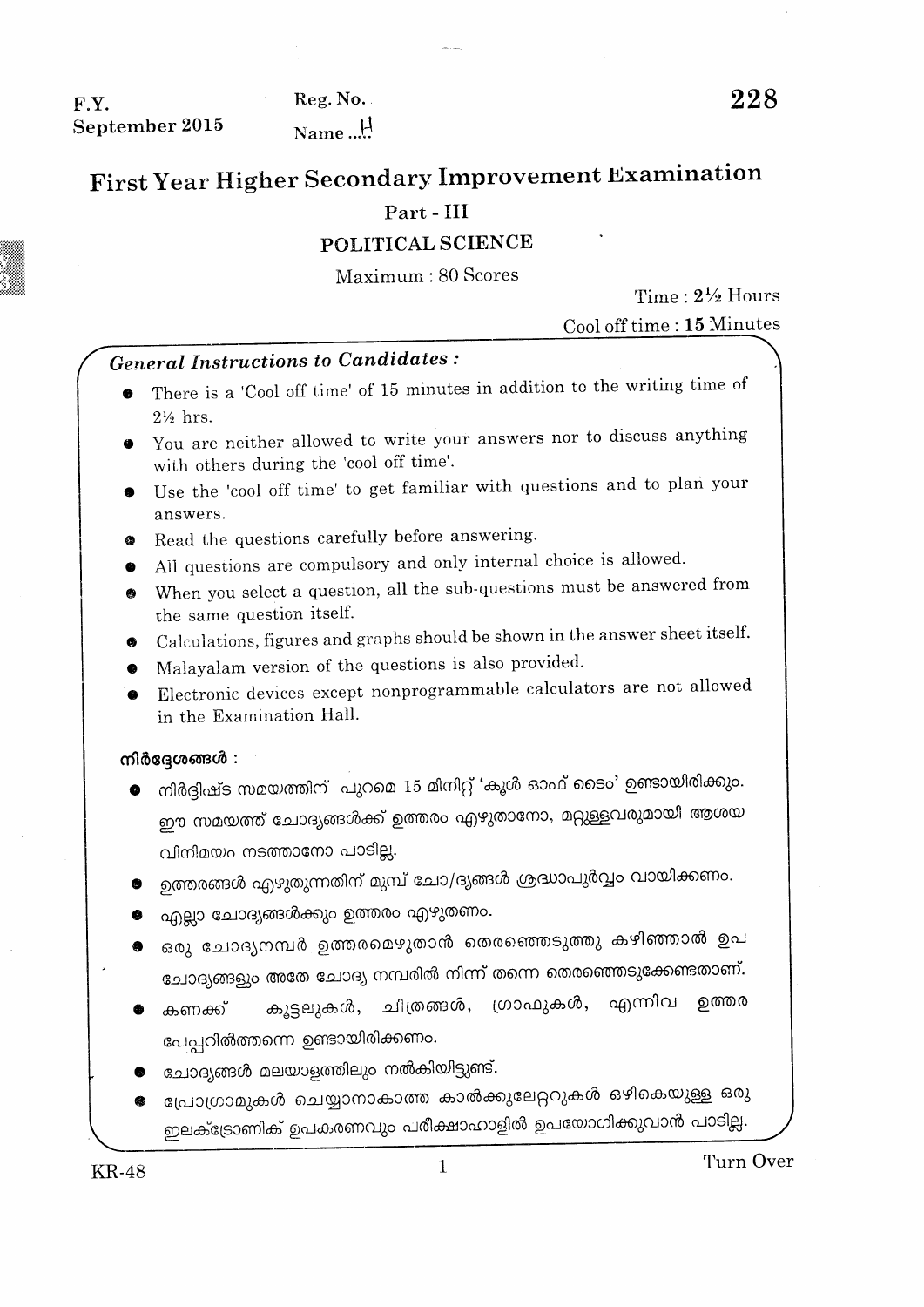|    |                                                                                                                                                                                                                                                                                                   |     |    |                                                                                                                                                                                                                                                                                                                                                                             | 228 |
|----|---------------------------------------------------------------------------------------------------------------------------------------------------------------------------------------------------------------------------------------------------------------------------------------------------|-----|----|-----------------------------------------------------------------------------------------------------------------------------------------------------------------------------------------------------------------------------------------------------------------------------------------------------------------------------------------------------------------------------|-----|
| 1. | 'Politics envelops us like the<br>coils of a snake and there is no<br>other way out but to wrestle with<br>it'.<br>observation<br>about<br>Whose<br>politics is this?<br>a) Plato<br>b) Aristotle<br>c) Mahatma Gandhi<br>d) Nehru                                                                | (1) | 1. | 'ഒരു പാമ്പിന്റെ പടം പോലെ രാഷ്ട്രീയം<br>നമ്മെ പൊതിഞ്ഞിരിക്കുകയാണെന്നും<br>അതുമായി മല്ലടിക്കുകയല്ലാതെ മറ്റ്<br>വഴികൾ ഒന്നുമില്ല'<br>രാഷ്ട്രീയത്തെക്കുറിച്ചുള്ള<br>ആരുടെ<br>നിരീക്ഷണമാണിത്?<br>a) പ്ലേറ്റോ<br>അരിസ്റ്റോട്ടിൽ<br>b)<br>മഹാത്മാ ഗാന്ധി<br>c)<br>d) നെഹ്റു                                                                                                        | (1) |
| 2. | In which schedule of the Indian<br>constitution, the subjects related<br>to Panchayati Raj institutions<br>are identified and listed?<br>11<br>a)<br>$10\,$<br>b)<br>c)<br>7<br>d) 8                                                                                                              | (1) | 2. | ഇന്ത്യൻ ഭരണഘടനയുടെ എത്രാമത്തെ<br>പട്ടികയിൽ ആണ് പഞ്ചായത്തീരാജ്<br>സ്ഥാപനങ്ങളുമായി<br>ബന്ധപ്പെട്ട<br>തിരിച്ചറിഞ്ഞ്<br>വിഷയങ്ങൾ<br>ഉൾപ്പെടുത്തിയിരിക്കുന്നത്.<br>a) 11<br>10<br>b)<br>$\overline{7}$<br>$\bf c)$<br>d)8                                                                                                                                                        | (1) |
| 3. | 'I disapprove of what you say; but<br>I will defend to death your right<br>to say it'. This statement of<br>Voltaire upholds the importance<br>of which type of freedom?<br>a) Freedom of equality<br>Freedom of expression<br>b)<br>Freedom from exploitation<br>c)<br>Freedom of religion<br>d) | (1) | 3. | പറയുന്നതിനോട് ഞാൻ<br>'നിങ്ങൾ<br>വിയോജിക്കുന്നു; പക്ഷേ അതു പറയു<br>വാനുള്ള നിങ്ങളുടെ അവകാശത്തിനായി<br>ഞാൻ പോരാടും'<br>മരണം<br>വരെ<br>വോൾട്ടയറിന്റെ ഈ വരികൾ ഏതുതരം<br>സ്വാതന്ത്ര്യത്തിന്റെ പ്രാധാന്യം ആണ്<br>ഉയർത്തിപ്പിടിക്കുന്നത്.<br>സമത്വത്തിനുള്ള സ്വാതന്ത്ര്യം<br>a)<br>ആവിഷ്ക്കാര സ്വാതന്ത്ര്യം<br>b)<br>ചൂഷണത്തിൽ നിന്നുള്ള സ്വാതന്ത്ര്യം<br>c)<br>d) മതസ്വാതന്ത്ര്യം | (1) |
| 4. | Who wrote the book 'A Theory<br>of Justice'?                                                                                                                                                                                                                                                      | (1) | 4. | തിയറി ഓഫ് ജസ്റ്റിസ് എന്ന<br>എ<br>പുസ്തകം എഴുതിയത് ആരാണ്?                                                                                                                                                                                                                                                                                                                    | (1) |
|    | KR-48                                                                                                                                                                                                                                                                                             |     | 2  |                                                                                                                                                                                                                                                                                                                                                                             |     |

 $\overline{\phantom{a}}$ 

 $\mathcal{A}$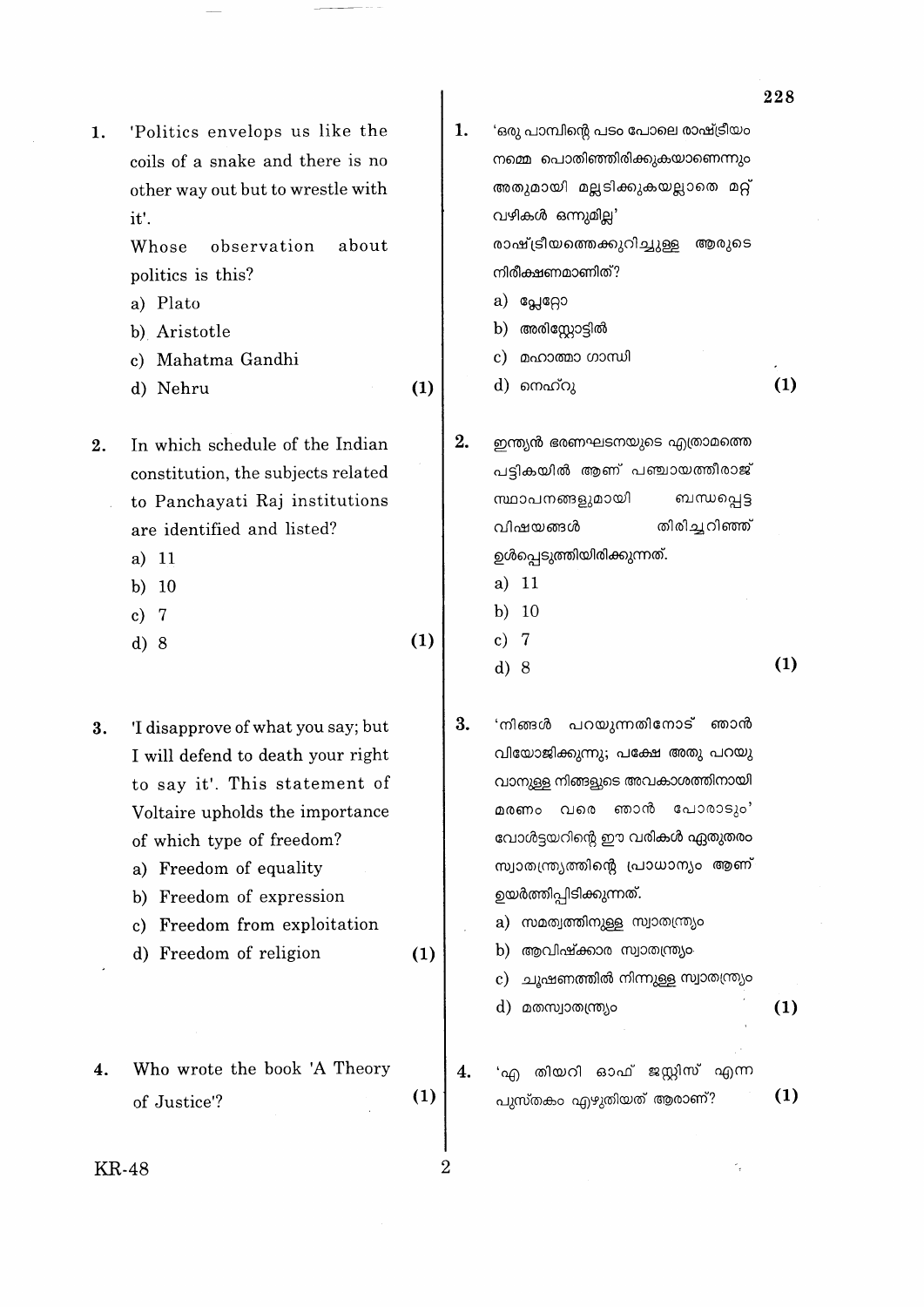5. Match the following.

 $\hat{\boldsymbol{\beta}}$ 

 $\bar{\beta}$ 

 $6.$ 

|    | A                                                                                                                                                                                       |     |    | B                                                                                                                                                                                                                                 |                   |
|----|-----------------------------------------------------------------------------------------------------------------------------------------------------------------------------------------|-----|----|-----------------------------------------------------------------------------------------------------------------------------------------------------------------------------------------------------------------------------------|-------------------|
|    | Directive principles of state policy<br>a)<br>നിർദ്ദേശക തത്വങ്ങൾ                                                                                                                        |     |    | England<br>i)<br>ഇംഗ്ലണ്ട്                                                                                                                                                                                                        |                   |
|    | Quasi federal form<br>b)<br>അർദ്ധ ഫെഡറൽ സമ്പ്രദായം                                                                                                                                      |     |    | America<br>$\rm ii)$<br>അമേരിക്ക                                                                                                                                                                                                  |                   |
|    | Judicial review<br>$\mathbf{c})$<br>കോടതിയുടെ പുനരവലോകനം                                                                                                                                |     |    | iii) Canada<br>കാനഡ                                                                                                                                                                                                               |                   |
|    | First past the post system<br>$\rm d)$<br>ഫസ്റ്റ് പാസ്റ്റ് ദ പോസ്റ്റ് സമ്പ്രദായം                                                                                                        |     |    | iv) Ireland<br>അയർലൻഡ്                                                                                                                                                                                                            |                   |
| 6. | Fill in the blanks from the<br>answers given in the bracket.<br>(Sales Tax Officer, IPS, IFS)<br>a)  is an example for all<br>India service.<br>b) An example for central<br>service is | (2) | 6. | നിന്നും<br>ബ്രായ്ക്കറ്റിൽ<br>തെരഞ്ഞെടുത്ത് വിട്ടുപോയ ഭാഗം<br>പൂരിപ്പിക്കുക.<br>(സെയിൽസ് ടാക്സ് ഓഫീസർ,<br>ഐ.പി.എസ്സ്, ഐ.എഫ്. എസ്സ്)<br>a) ……………… ആൾ ഇന്ത്യാ സർവ്വീസിന്<br>ഉദാഹരണമാണ്.<br>സർവ്വീസിന്<br>ന് കേന്ദ്ര (d<br>ഉദാഹരണമാണ് | ഉത്തരം<br>ഒരു     |
| 7. | for<br>examples<br>Give<br>two<br>structural violence.                                                                                                                                  | (2) | ũ. | ഘടനാപരമായ<br>ഉദാഹരണങ്ങൾ എഴുതുക.                                                                                                                                                                                                   | രണ്ട്<br>ഹിംസക്ക് |
| 8. | Point out any two reasons for the<br>adoption of FPTP system as the<br>method of election in India.                                                                                     | (2) | 8, | ഇന്ത്യയിലെ തെരഞ്ഞെടുപ്പ് സമ്പ്രദായ<br>മായി FPTP വ്യവസ്ഥ സ്വീകരിക്കു<br>വാനുള്ള കാരണങ്ങളിൽ ഏതെങ്കിലും<br>രണ്ടെണ്ണം ചൂണ്ടിക്കാണിക്കുക.                                                                                              |                   |
|    | $KP$ $AB$                                                                                                                                                                               |     |    |                                                                                                                                                                                                                                   | Turn              |

**KR-48** 

 $\overline{\phantom{a}}$ 

Turn Over

 $(2)$ 

 $(2)$ 

 $(2)$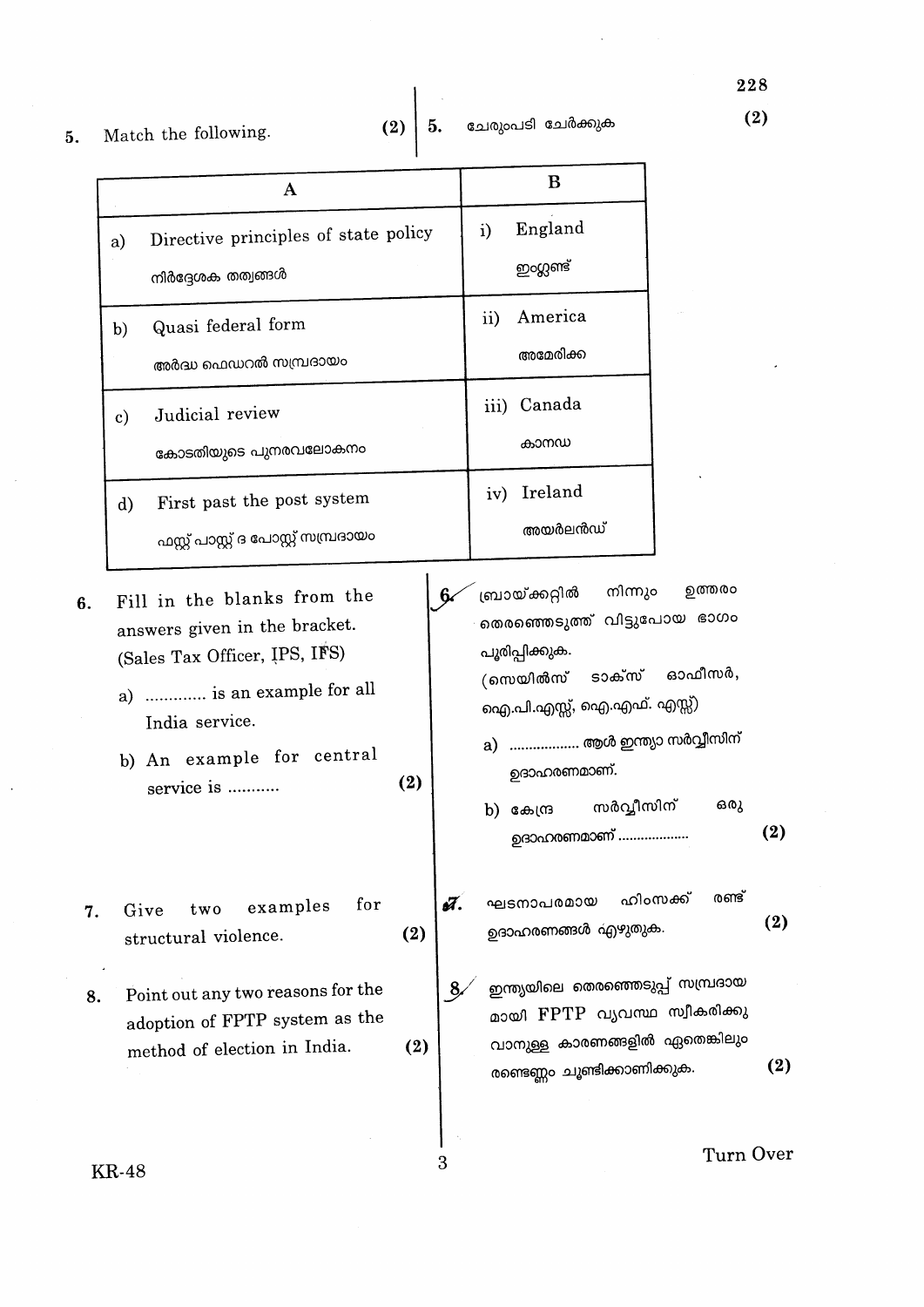9. How will the study of political theory become useful to our daily life? Point out any two of them.  $(2)$ 

10. Differentiate the negative and positive aspects of liberty.  $(2)$ 

11. A constitution performs different functions in a society. Some of them are given in the following table. Complete the table.

#### Functions of a constitution

- a) Allows coordination and assurance
- 
- c) Limits the power of government
- d) .........................
- $(e)$  ..........................  $(3)$

12. Like all other democratic constitutions, the constitution of India was also criticized on many grounds. Write any three major criticisms against our constitution.  $(3)$   $\vartheta$ രാഷ്ട്രീയ സിദ്ധാന്തത്തിന്റെ പഠനം ദൈനംദിന ജീവിതത്തിൽ എങ്ങനെയെല്ലാമാണ് നമുക്ക് പ്രയോജനം ചെയ്യുന്നത്. ഏതെങ്കിലും രണ്ടെണ്ണം ചൂണ്ടിക്കാണിക്കുക.

- $10.$  നിഷേധാത്മക സ്വാതന്ത്ര്യവും ക്രിയാത്മക സ്വാതന്ത്ര്യവും തമ്മിൽ എങ്ങനെ വ്യത്യാസപ്പെട്ടിരിക്കുന്നു.  $(2)$
- 11. ഒരു ഭരണഘടന സമുഹത്തിൽ നിരവധി ധർമ്മങ്ങൾ നിർവ്വഹിക്കുന്നു. അവയിൽ ചിലത് താഴെ കൊടുത്തിട്ടുള്ള പട്ടികയിൽ നൽകിയിരിക്കുന്നു. പട്ടിക പൂർത്തിയാക്കുക.

#### <u>ഭരണ ഘടനയുടെ ചുമതലകൾ</u>

- a) ഭരണഘടന ഏകോപനവും ഉറപ്പും നൽകുന്നു.
- 
- c) ഗവൺമെന്റിന്റെ അധികാരങ്ങൾക്ക് പരിധി നിർണ്ണയിക്കുന്നു.
- 
- $(e)$  ......................  $(3)$

 $\mathbf{12}^{\prime}$ ഇന്ത്യൻ ഭരണഘടന ലോകത്തെ മറ്റെല്ലാ ജനാധിപത്യ ഭരണഘടനകളെയും പോലെ പലതരത്തിൽ വിമർശിക്കപ്പെടുന്നു. നമ്മുടെ ഭരണഘടനയ്ക്ക് എതിരെയുള്ള ഏതെങ്കിലും മൂന്ന് വിമർശനങ്ങൾ എഴുതുക.  $(3)$ 

 $(2)$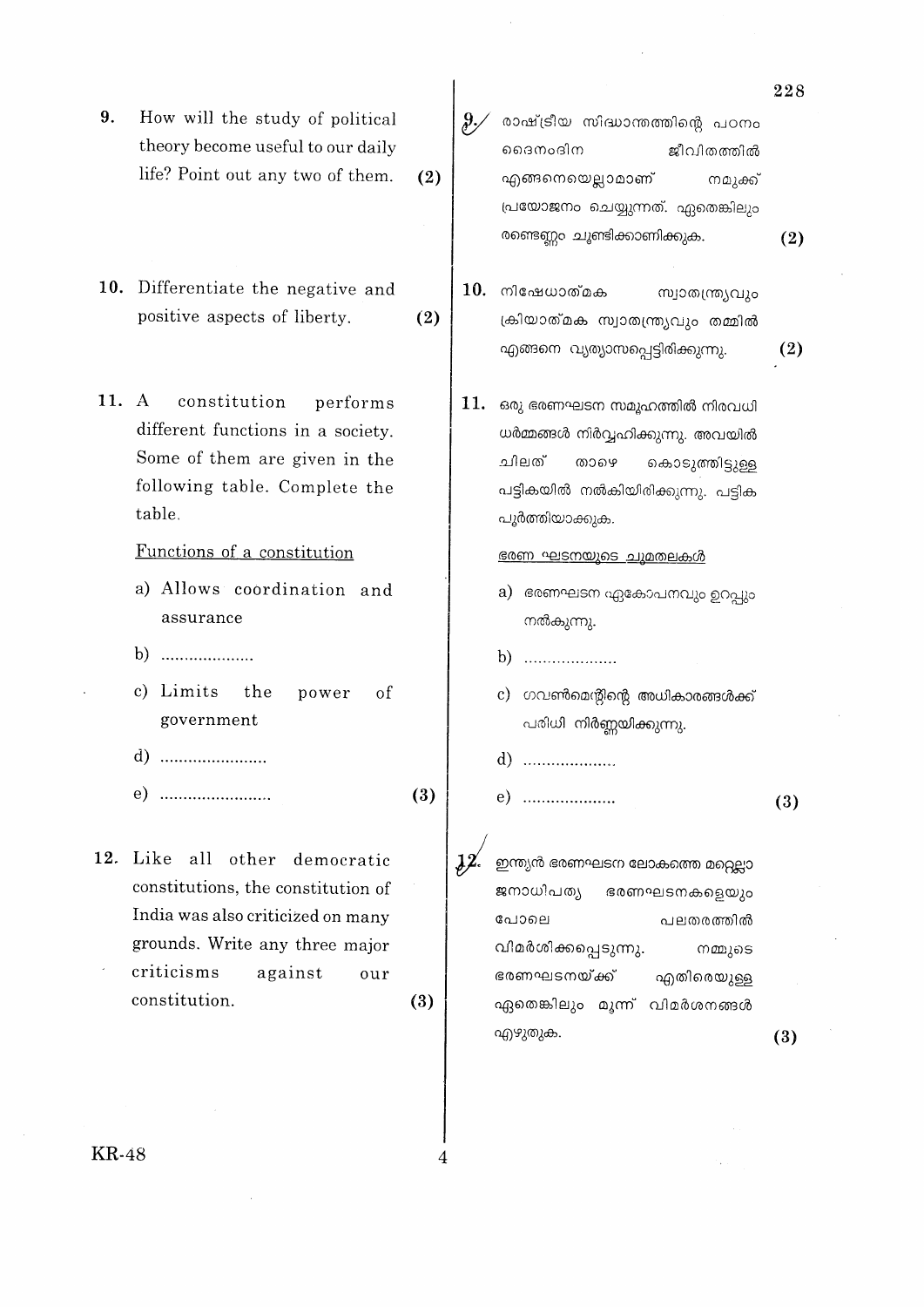- 13. Write a short note on the methods for pursuing equality.  $(3)$
- 14. Identify the principles of justice and explain each with examples.  $(3)$
- 15. 'A nation is to a great extent an imagined community held certain by together assumptions'. Based on this analyze the statement, assumptions which people make  $(3)$ about the nation.
- 16. Arrange the following in the respective boxes given below.
	- a) Displacement of people
	- b) Global warming
	- c) Loss of culture
	- d) Natural calamities
	- e) Loss of traditional skills
	- of f) Increasing use nonrenewable energy
- സമത്വം വളർത്തുന്നതിനാവശ്യമായ  $13.7$ മാർഗ്ഗങ്ങളെക്കുറിച്ച് ഒരു ചെറിയ  $(3)$ .വിവരണം എഴുതുക.
- $\,14.\;$  നീതിയുടെ തത്വങ്ങൾ ഏതെല്ലാമാണെന്ന് തിരിച്ചറിഞ്ഞ് ഉദാഹരണ സഹിതം  $(3)$ വ്യക്തമാക്കുക.
- $15.$  'ഒരു വലിയ പരിധി വരെ പൊതുവായ ചില ധാരണകൾ ഒത്തുചേരുന്ന ഒരു സാങ്കല്പിക സമൂഹം ആണ് ദേശം. ഈ പ്രസ്താവനയുടെ അടിസ്ഥാനത്തിൽ ജനങ്ങൾ അവരുടെ ദേശത്തെക്കുറിച്ച് ധാരണകൾ നെയ്തെടുക്കുന്ന ഏതൊക്കെയാണെന്ന് വിശകലനം  $(3)$ ചെയ്യുക.
- കൊടുത്തിരിക്കുന്നവയെ 16. താഴെ അനുയോജ്യമായ ബോക്സുകളിൽ ക്രമപ്പെടുത്തുക.
	- a) ജനങ്ങളെ കുടിയൊഴിപ്പിക്കുന്നത്
	- b) ആഗോള താപനം
	- c) സാംസ്കാരിക നഷ്ടം
	- d) പ്രകൃതി ദുരന്തങ്ങൾ
	- വൈദഗ്ദ്ധ്യങ്ങൾ e) പരമ്പരാഗത നഷ്ടപ്പെടുന്നത്
	- f) · വീണ്ടെടുക്കാനാവാത്ത ഊർജ്ജ ത്തിന്റെ അമിത ഉപയോഗം

 $(3)$ 

| Social costs of development<br>വികസനത്തിന്റെ സാമൂഹിക ചെലവ് | Environmental costs of development<br>വികസനത്തിന്റെ പാരിസ്ഥിതിക ചെലവ് |
|------------------------------------------------------------|-----------------------------------------------------------------------|
|                                                            | ı.                                                                    |
| 2.                                                         | 2.                                                                    |
| 3.                                                         | 3.                                                                    |

5

 $(3)$ 

Turn Over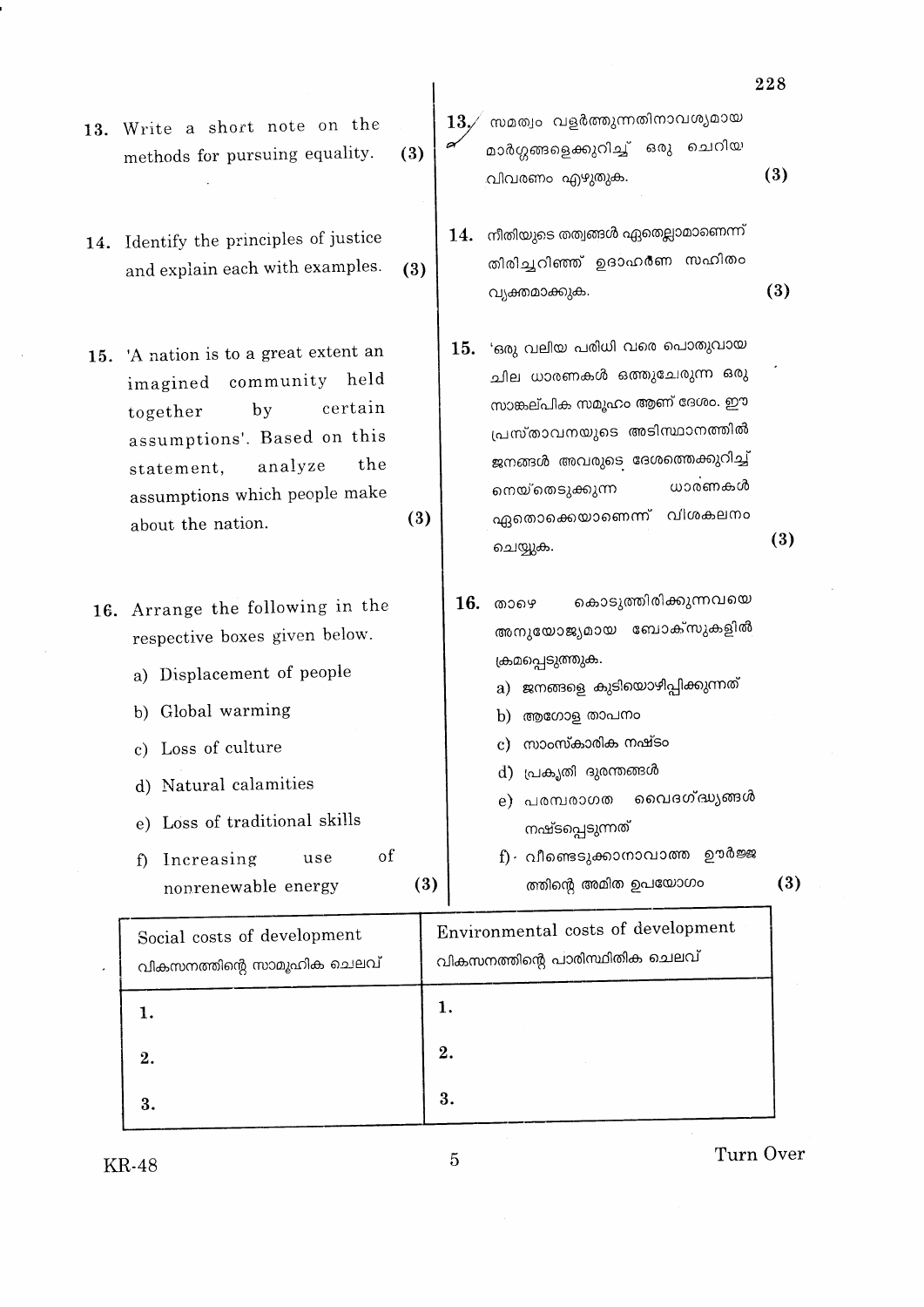- 17. 'Rights and responsibilities are interrelated'. Justify this statement.  $(3)$
- 18. Distinguish between global citizenship and universal  $(3)$ citizenship.

19. Different types of writs are issued by the Supreme Court and High Courts of India for the protection of fundamental rights. Briefly explain the different types of writs.  $(4)$ 

20. Distinguish between the parliamentary and the presidential type of executive.  $(4)$ 

21. The success of a democratic system depends on  $a<sub>n</sub>$ independent judiciary'. On the basis of this statement, explain the meaning of independence of judiciary and the means for protecting the independence of judiciary.

 $(4)$ 

 $(4)$ 

6

22. Free and fair election is the backbone of democracy. For this, the constitution of India created an independent commission. Identify this independent commission and explain its structure and functions.

 $17.$  'അവകാശങ്ങളും ഉത്തരവാദിത്തങ്ങളും തമ്മിൽ അഭേദ്യമായ ബന്ധമുണ്ട്'. ഈ

> $(3)$ പ്രസ്താവനയെ ന്യായീകരിക്കുക.

- ആഗോള പൗരത്വവും സാർവ്യതിക 18 പൗരത്വവും തമ്മിൽ താരതമ്യം ചെയ്യുക.
- 19. ഇന്ത്യയിൽ സുപ്രീം കോടതിയും ഹൈക്കോടതികളും മൗലികാവകാശ സംരക്ഷണത്തിനായി നിരവധി റിട്ടുകൾ പുറപ്പെടുവിക്കാറുണ്ട്. വ്യത്യസ്ത തരത്തിലുള്ള റിട്ടുകളെപ്പറ്റി ഒരു ചെറിയ വിവരണം തയ്യാറാക്കുക.  $(4)$
- $20.$  പാർലമെൻറി എക്സിക്യൂട്ടീവും പ്രസിഡൻഷ്യൽ എക്സിക്യൂട്ടീവും തമ്മിലുള്ള വ്യത്യാസങ്ങൾ ഏവ?
	- ്ഒരു ജനാധിപത്യ വ്യവസ്ഥയുടെ വിജയം ഒരു സ്വതന്ത്ര നീതിന്യായ വ്യവസ്ഥയെ ആശ്രയിച്ച് ആണ് നിലകൊള്ളുന്നത്'. ഈ പ്രസ്താവനയുടെ അടിസ്ഥാനത്തിൽ സ്വതന്ത്ര നീതിന്യായ വ്യവസ്ഥയുടെ അർത്ഥം അവ സംരക്ഷിക്കുവാനുള്ള മാർഗ്ഗങ്ങൾ എന്നിവ വിശദമാക്കുക.

 $22\,$ ജനാധിപത്യത്തിന്റെ നട്ടെല്ലാണ് സ്വാതന്ത്രവും നീതിയുക്തവുമായ തെരഞ്ഞെടുപ്പ്. ഇതിനായി ഇന്ത്യൻ ഭരണഘടന ഒരു സ്വതന്ത്ര കമ്മീഷൻ രൂപീകരിച്ചിട്ടുണ്ട്. ഈ സ്വതന്ത്ര കമ്മീഷൻ ഏതാണെന്ന് തിരിച്ചറിഞ്ഞ് അതിന്റെ ഘടനയും ചുമതലകളും വിവരിക്കുക.

228

 $(3)$ 

 $(4)$ 

 $(4)$ 

 $(4)$ 

**KR-48**